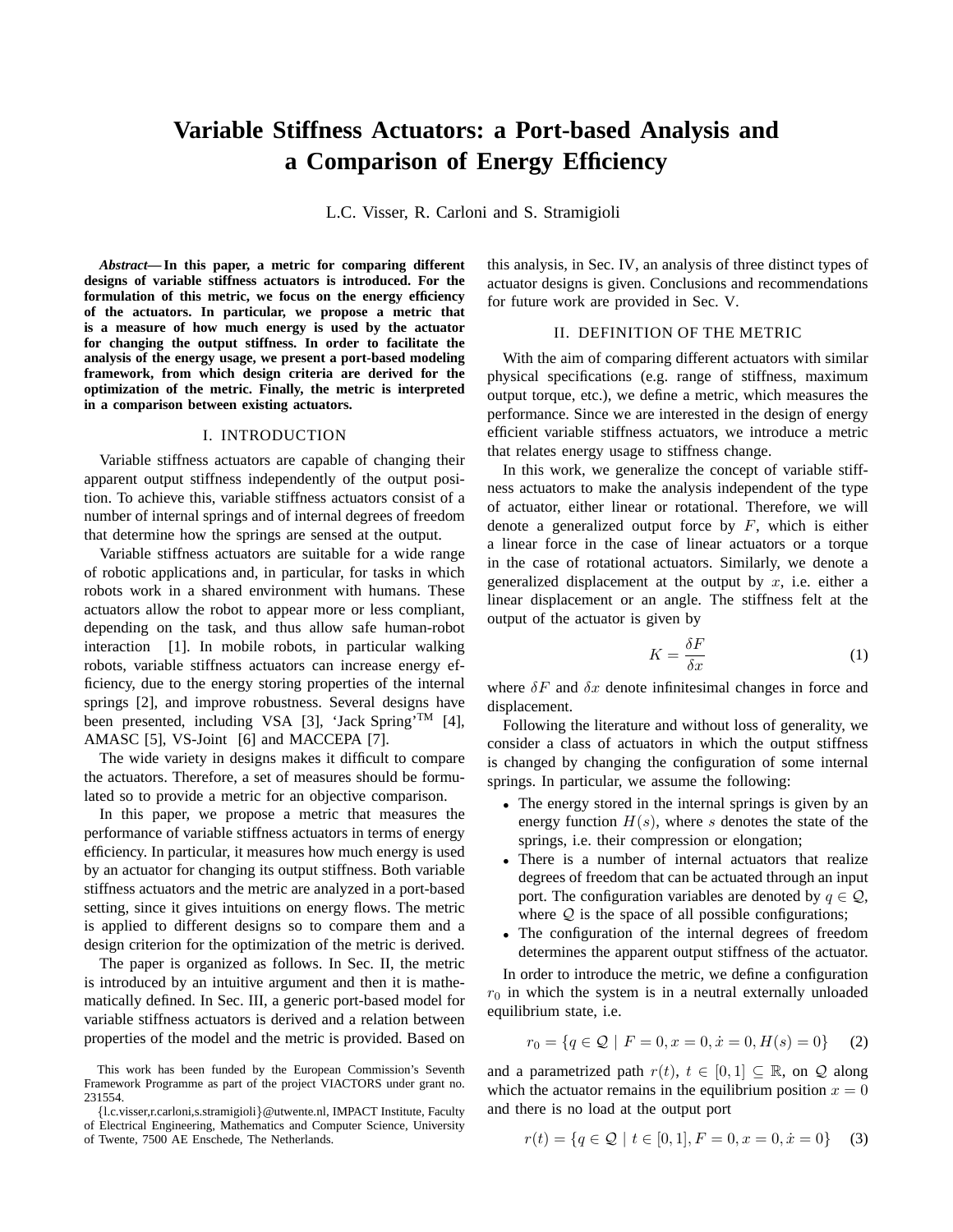

Fig. 1. Intuition of the metric - The configuration  $r_0$  is such that the actuator is unloaded and in equilibrium. The path  $r(t)$  through the configuration space Q is such that the output of the actuator is kept in equilibrium. The metric is the ratio between the increase of energy and the increase of stiffness along the path.

The total work done by the actuator along  $r(t)$  is

$$
\Delta E = \int_{t} \langle \mathbf{d}H | \dot{r} \rangle \, \mathbf{d}t \tag{4}
$$

where  $dH$  is the differential of the energy function H,  $\dot{r}(t)$ is the tangent vector to  $r(t)$ , and the dual product  $\langle dH|\dot{r}\rangle$  is in fact the Lie derivative of  $H$  along  $\dot{r}$ . Similarly, we may calculate the total change of stiffness along  $r(t)$  as

$$
\Delta K = \int_{t} \langle \mathrm{d}K | \dot{r} \rangle \, \mathrm{d}t \tag{5}
$$

where  $dK$  is the differential of the output stiffness  $K$  and the dual product  $\langle dK|\dot{r}\rangle$  is the Lie derivative of K along  $\dot{r}$ . The scenario is depicted in Fig. 1. Based on the argument that, in the equilibrium configuration  $x = 0$ , the performance of a variable stiffness actuator can be considered high if a large change of stiffness is achieved with a small amount of energy, we introduce the following metric

$$
\mu = \left| \frac{\Delta E}{\Delta K} \right| \qquad [\text{J/Nm}] \tag{6}
$$

in which the absolute value is taken so that  $\mu = 0$  is the global minimum, i.e. the lower  $\mu$  is, the better is the performance of the actuator. The units imply a rotational actuator, since a linear actuator can be converted into a rotational actuator by a simple transformation. Note that this metric is only valid to compare variable stiffness actuators with similar physical specifications in terms of range of output stiffness and range of deliverable output force.

### III. PORT-BASED ANALYSIS OF VARIABLE STIFFNESS ACTUATORS

In this section, we present a port-based mathematical model for generic variable stiffness actuators. This modeling approach gives important intuitions on the energy flows and it helps both in the interpretation of the metric (6) and in the design criteria for new actuators, which optimize the metric.

The generalized bond graph representation of a variable stiffness actuator is depicted in Fig. 2, by using a Dirac structure. Each bond represents a power flow, defined to be positive in the direction of the half arrow. The power flow is



Fig. 2. Generalized representation of a variable stiffness actuator - The Dirac structure defines the interconnections between the different elements and, therefore, how power is distributed among the ports. The multi-bonds allow any number of springs, i.e. the C-element, and any number of external inputs  $(\tau, \dot{q})$ . The output port  $(F, \dot{x})$  is characterized by a single-bond.

characterized by two power conjugate variables: efforts and flows. If the linear space  $\mathcal F$  is the space of admissible flows, then its dual space  $\mathcal{E} := \mathcal{F}^*$  is the space of admissible efforts. The dual product  $\langle e|f \rangle$  yields power,  $\forall e \in \mathcal{E}$  and  $\forall f \in \mathcal{F}$ . In the mechanical domain, forces and torques are efforts, and velocities are flows.

The multi-dimensional C-element represents the internal springs and it is characterized by an internal state, denoted by s, and by the energy function  $H(s)$ . The port behaviour is defined by the conjugate variables  $(e_s, f_s)$ , given by

$$
e_s = \frac{\partial H}{\partial s} \tag{7}
$$

$$
f_s = \dot{s}
$$

The port  $(F, \dot{x})$  is the output port of the actuator. Recall that the force  $F$  can be either a linear force or a torque, depending on the type of the actuator. Likewise,  $\dot{x}$  is either a linear or a rotational velocity. The multi-dimensional port  $(\tau, \dot{q})$ is the port through which the internal degrees of freedom q are actuated. Depending on the actuator,  $\tau$  denotes either generalized forces or torques and  $\dot{q}$  generalized velocities, either translational or rotational.

The Dirac structure  $\mathcal{D} \in {\{\bar{\mathcal{D}}\}}$ , where  ${\{\bar{\mathcal{D}}\}}$  is the complete set of allowable Dirac structures, defines how the power flows between the connected ports. The structure is power continuous, as follows from the definition in [8]

$$
\{\bar{\mathcal{D}}\} = \{\bar{\mathcal{D}} \subset \mathcal{E} \times \mathcal{F} \mid \langle e|f \rangle = 0 \quad \forall (e, f) \in \bar{\mathcal{D}}\}\tag{8}
$$

Note that the Dirac structure does not need to be constant. It may depend on the end effector position  $x$  and the configuration of the internal degrees of freedom  $q$ , i.e., it defines a constraint relation between the efforts and flows of the connected ports. This allows the following matrix representation

$$
\begin{bmatrix} \dot{s} \\ \tau \\ F \end{bmatrix} = \begin{bmatrix} 0 & A(q,x) & B(q,x) \\ -A(q,x)^T & 0 & C(q,x) \\ -B(q,x)^T & -C(q,x)^T & 0 \end{bmatrix} \begin{bmatrix} \frac{\partial H}{\partial s} \\ \dot{q} \\ \dot{x} \end{bmatrix}
$$
(9)

where the skew-symmetric matrix  $D(q, x)$  defines the Dirac structure. For simplicity, no friction or inertia are considered in the model, but the model can be easily extended to incorporate this.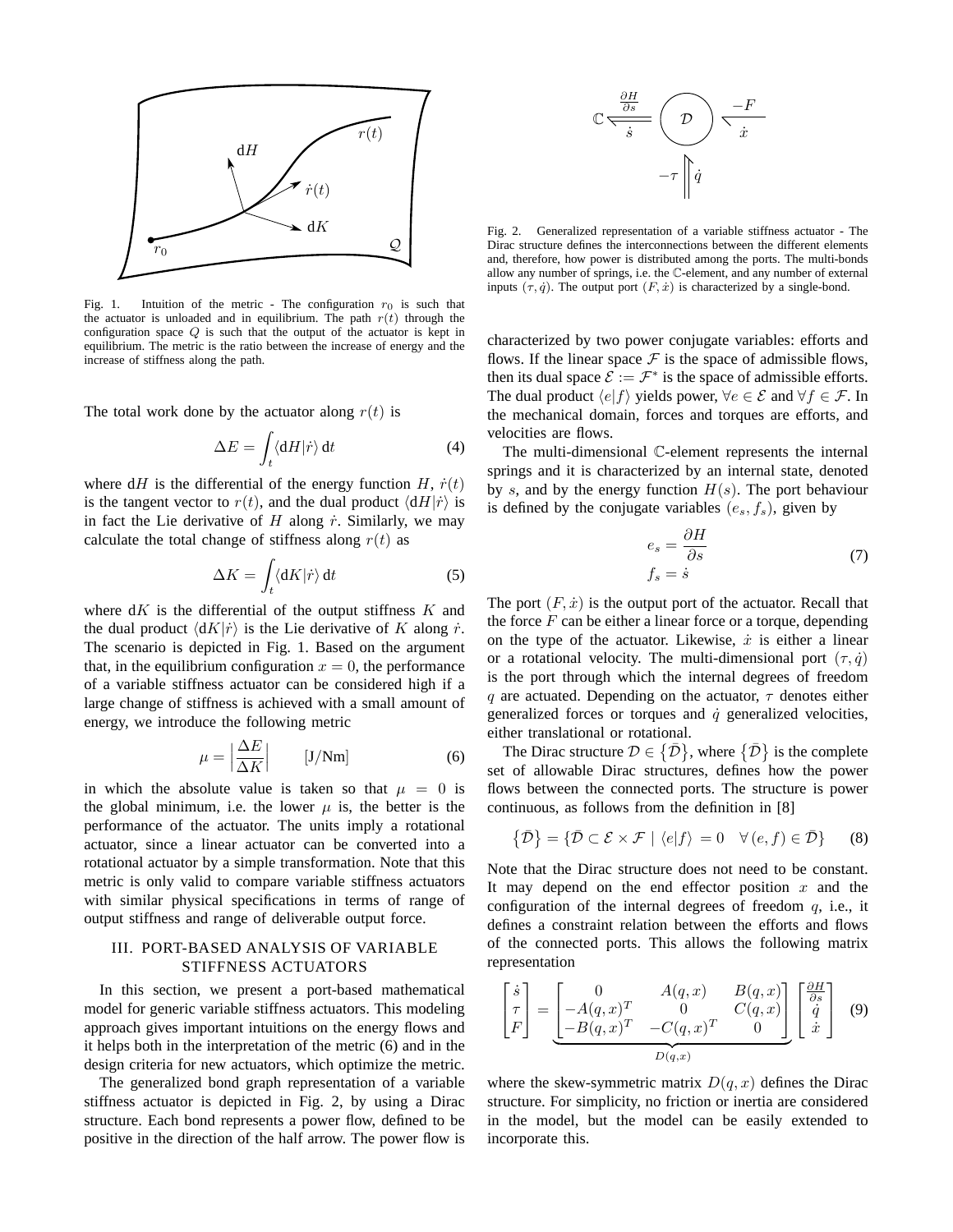From Eq. (9), some important observations may be derived. Since in the mechanical domain, a power continuous transformation between forces and velocities does not regularly exist, we assume  $C(q, x) = 0$ , without loss of generality.

The most important observation follows when we compute the energy stored in the system, i.e. in the springs. The variation of the energy stored in the system is given by

$$
\frac{dH}{dt} = \frac{\partial H}{\partial s} \frac{ds}{dt}
$$
  
= 
$$
\frac{\partial H}{\partial s} (A(q, x)\dot{q} + B(q, x)\dot{x})
$$
  
= 
$$
-\tau^T \dot{q} - F^T \dot{x}
$$
 (10)

Note that the energy stored in the springs results from power supplied through the ports  $(F, \dot{x})$  and  $(\tau, \dot{q})$ , which is consistent with the power continuity of the Dirac structure. It follows that, if the internal degrees of freedom  $q$  are changed via the port  $(\tau, \dot{q})$ , energy is added to or removed from the system unless  $A(q, x)\dot{q} = 0$ . This result is summarized in the following Lemmas.

**Lemma 3.1:** *Let the port-based representation of a variable stiffness actuator be*

$$
\begin{bmatrix} \dot{s} \\ \tau \\ F \end{bmatrix} = \underbrace{\begin{bmatrix} 0 & A(q,x) & B(q,x) \\ -A(q,x)^T & 0 & 0 \\ -B(q,x)^T & 0 & 0 \end{bmatrix}}_{D(q,x)} \begin{bmatrix} \frac{\partial H}{\partial s} \\ \dot{q} \\ \dot{x} \end{bmatrix}
$$
 (11)

*where* s *is the state of the internal springs,* q *the configuration of the internal degrees of freedom,* x *the generalized output position and* D(q, x) *the matrix representation of the Dirac structure connecting the ports. No energy is added to or removed from the system via the port*  $(\tau, \dot{q})$  *if* 

$$
\dot{q} \in \ker A(q, x) \quad \forall q, x \tag{12}
$$

*where* ker *denotes the kernel.*

*Let the stiffness of system* (11) *be a function of the internal degrees of freedom*  $q \in \mathcal{Q}$ 

$$
K = K(q) \tag{13}
$$

*If condition* (12) *is satisfied, the change of the stiffness requires no power.*

*Proof:* The proof follows from Eq. (10). If the stiffness at the output port depends on the configuration  $q$ , then the change of this configuration, i.e.  $\dot{q} \neq 0$ , while satisfying Eq. (12) results in the following energy balance

$$
\frac{dH}{dt} = \frac{\partial H}{\partial s}(A(q, x)\dot{q} + B(q, x)\dot{x}) = -F^{T}\dot{x}
$$
 (14)

No power is supplied through the port  $(\tau, \dot{q})$  and thus no power is required to change the stiffness.

**Lemma 3.2:** *Given the port-based representation of a variable stiffness actuator* (11)*. Consider the metric*

$$
\mu = \left| \frac{\Delta E}{\Delta K} \right| \tag{15}
$$

*where* ∆E *is the amount of work done when the stiffness is changed of*  $\Delta K$  *along a path defined in* (3)*.* 

*If the actuator has internal degrees of freedom such that the relation*  $\dot{q} \in \text{ker } A(q, x), \forall q, x$  *is satisfied when changing the stiffness, then the metric is minimized, i.e.*  $\mu = 0$ *.* 

*Proof:* The proof consists of two parts. First, we prove that the path generated by  $\dot{q} \in \text{ker } A$  is a valid path for evaluating the metric. Then we will prove that this path yields  $\mu = 0.$ 

Let  $r_0 \in \mathcal{Q}$  be a configuration such that

$$
r_0 = \{ q \in \mathcal{Q} \mid F = 0, x = 0, \dot{x} = 0, H(s) = 0 \}
$$
 (16)

Furthermore, let  $\dot{q}(t)$  be a velocity vector satisfying  $\dot{q} \in$ ker  $A, \forall q, x$  for all t. Then, along the path

$$
r(t) = \int \dot{q}(t)dt, \qquad r(0) = r_0 \tag{17}
$$

the variation of the stored energy is

$$
\frac{\mathrm{d}H}{\mathrm{d}t} = -\tau^T \dot{q} = 0 \tag{18}
$$

The first equality follows from the condition that no external load at the port  $(F, \dot{x})$  is allowed. The second equality follows from the fact that  $\dot{q} \in \text{ker } A, \forall q, x$ . Since the Dirac structure is power continuous and the initial conditions (16) require that no energy is present in the system at  $t = 0$ , the neutral equilibrium is maintained along the path and thus the path  $r(t)$  in Eq. (17) is a valid path for the metric.

Since along the path defined in Eq. (17)

$$
dH = \frac{\partial H}{\partial q} = \frac{\partial H}{\partial s} \frac{\partial s}{\partial q} = \frac{\partial H}{\partial s} A(q, x)
$$
(19)

it follows that, if  $\dot{q} \in \text{ker } A$ ,

$$
\langle \mathrm{d}H|\dot{r}\rangle = \langle \mathrm{d}H|\dot{q}\rangle = 0 \tag{20}
$$

and, therefore,  $\mu = 0$ .

# IV. COMPARISON OF VARIABLE STIFFNESS ACTUATOR DESIGNS

In this section, we analyze three different types of variable stiffness actuators. For all three designs, it is possible to change the stiffness at the output port independently from the change of the joint position. To achieve this behaviour, all designs incorporate a nonlinear element. In order to analyze the three actuators from an energetic point of view and to compute the value of the metric, we model them in the framework presented in Sec. III.

# *A. Design I*

The first design is depicted in Fig. 3. It consists of two series elastic actuators in an antagonistic setup. By operating the motors in common mode, the stiffness of the joint is changed. When the motors are operated in differential mode, the position of the joint is changed. A compact realization of this type of actuator is the VSA, presented in [3].

Note that this is a rotational actuator, therefore the generalized output force  $F$  is identified with a torque  $T$  and the generalized output joint position x with an angle  $\theta$ .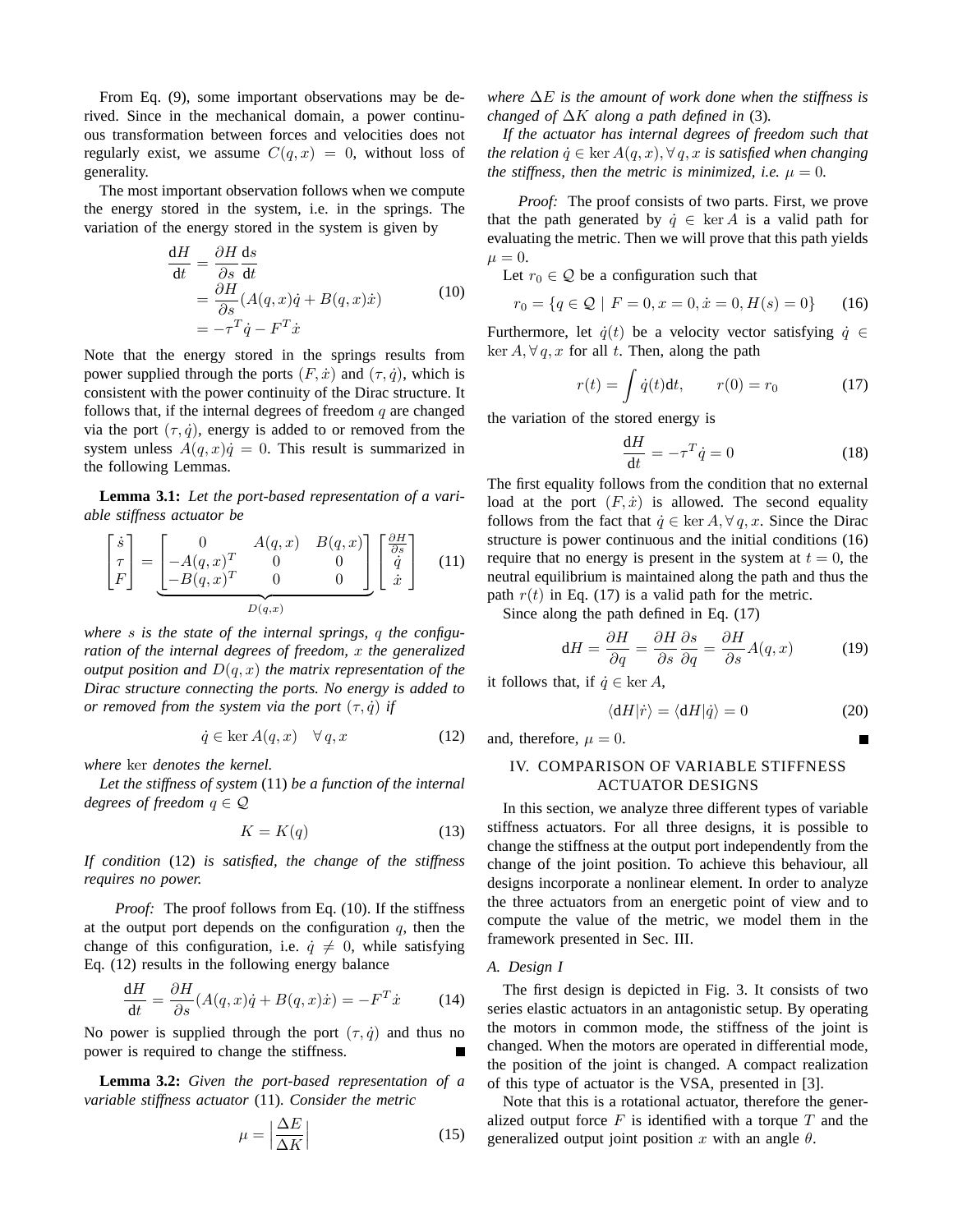

Fig. 3. Design I - This design is based on two series elastic actuators in an antagonistic setup. The linear motors  $M_1$  and  $M_2$  generate linear displacements  $q_1$  and  $q_2$ . The nonlinear quadratic springs with fixed elastic constant  $k$  generate the output torque. By operating the motors in common mode, the output joint stiffness changes, while by operating the motors in differential mode the equilibrium of the output joint position  $\theta$  changes.

The two motors  $M_1$  and  $M_2$  generate linear displacements  $q_1$  and  $q_2$ . The state of the springs, i.e. their elongation, is

$$
s_1 = q_1 - R\theta
$$
  
\n
$$
s_2 = q_2 + R\theta
$$
\n(21)

where R is the radius of the pulley and  $\theta$  the output joint position. Assuming that the two springs are nonlinear quadratic springs with fixed elastic constant  $k$ , the forces that they exert, i.e. the efforts, are

$$
e_{s_1} = \frac{\partial H}{\partial s_1} = ks_1^2 = k(q_1 - R\theta)^2
$$
  
\n
$$
e_{s_2} = \frac{\partial H}{\partial s_2} = ks_2^2 = k(q_2 + R\theta)^2
$$
\n(22)

where  $H(s_1, s_2) = H_1(s_1) + H_2(s_2)$  is the total energy function. Since the motors are in series with the springs, their generalized forces are equal to the forces of the springs, i.e.  $\tau_i = -e_{s_i}$ , with  $i = 1, 2$ .

Since the radius  $R$  of the pulley is constant, the torque generated at the output port is

$$
T = R(e_{s_1} - e_{s_2}) = kR(q_1^2 - q_2^2 - 2R(q_1 + q_2)\theta)
$$
 (23)

By taking the time derivative of Eq. (21) and by using Eqs. (22), (23), we can model this actuator in the port-based setting through a Dirac structure of the form of Eq. (9), i.e.

$$
\begin{bmatrix} \dot{s}_1 \\ \dot{s}_2 \\ \tau_1 \\ \tau_2 \\ T \end{bmatrix} = \begin{bmatrix} 0 & 0 & 1 & 0 & -R \\ 0 & 0 & 0 & 1 & R \\ -1 & 0 & 0 & 0 & 0 \\ 0 & -1 & 0 & 0 & 0 \\ R & -R & 0 & 0 & 0 \end{bmatrix} \begin{bmatrix} \frac{\partial H}{\partial s_1} \\ \frac{\partial H}{\partial s_2} \\ \dot{q}_1 \\ \dot{q}_2 \\ \dot{\theta} \end{bmatrix}
$$
 (24)

∂H

The output joint stiffness is given by

$$
K = \frac{\partial T}{\partial \theta} = -2kR^2(q_1 + q_2)
$$
 (25)

From Eq. (24) it follows that, for this type of actuator,  $A(q, x) = I_2$ , i.e. the  $2 \times 2$  identity matrix. Since matrix A has no kernel, we expect to find  $\mu > 0$ .

From Eqs. (21), (23) it follows that the initial conditions given in (2) are satisfied for  $(q_1, q_2) = (0, 0)$ . Since the equilibrium does not change when  $q_1$  and  $q_2$  are operated in common mode, i.e.  $\dot{q}_1 = \dot{q}_2$ , we can take for the path  $r(t)$ 

$$
r(t) = \begin{bmatrix} \bar{q}t \\ \bar{q}t \end{bmatrix}, \qquad t \in [0, 1]
$$
 (26)

with  $q_1 \in [0, \bar{q}]$  and  $q_2 \in [0, \bar{q}]$ , where  $\bar{q}$  is the maximum allowed value for the configuration variables.

By observing that for this design  $\frac{\partial H}{\partial q_i} = \frac{\partial H}{\partial s_i} \frac{\partial s_i}{\partial q_i}$ , it follows that  $\Delta E$  is calculated as

$$
\Delta E = \int_{t} \langle dH | \dot{r} \rangle dt = \frac{2}{3} k \bar{q}^{3}
$$
 (27)

Along the same path  $r(t)$ , using Eq. (25), we calculate  $\Delta K$ 

$$
\Delta K = \int_{t} \langle \mathrm{d}K | \dot{r} \rangle \, \mathrm{d}t = -4kR^{2} \bar{q} \tag{28}
$$

It follows that, for this particular actuator design

$$
\mu = \frac{\bar{q}^2}{6R^2} \tag{29}
$$

*B. Design II*

The second design is depicted in Fig. 4. It consists of two actuators: one actuator is used to change the stiffness and the other is used to changed the output joint position. In general, the actuator used to change the stiffness can be much smaller, allowing a smaller actuator realization. The VS-Joint presented in [6] belongs to this category.

Note that this is a rotational actuator, therefore the generalized output force  $F$  is identified with a torque  $T$  and the generalized output position x with an angle  $\theta$ .

The state of the springs, i.e. their elongation, is

$$
s_1 = q_2 - R\alpha
$$
  
\n
$$
s_2 = q_2 + R\alpha
$$
\n(30)

where R is the radius of the pulley and  $\alpha = \theta - q_1 + \frac{\pi}{2}$ , with  $\theta$  the output joint position.

Assuming that the two springs are nonlinear quadratic springs with fixed elastic constant  $k$ , the forces that they exert, i.e. the efforts, are

$$
e_{s_1} = \frac{\partial H}{\partial s_1} = ks_1^2 = k(q_2 - R\alpha)^2
$$
  
\n
$$
e_{s_2} = \frac{\partial H}{\partial s_2} = ks_2^2 = k(q_2 + R\alpha)^2
$$
\n(31)

In this design, the actuators are not in series with the springs and their generalized forces are

$$
\tau_1 = -R(e_{s_1} - e_{s_2})
$$
  
\n
$$
\tau_2 = -(e_{s_1} + e_{s_2})
$$
\n(32)

Since the radius  $R$  of the pulley is constant, the torque generated at the output port is

$$
T = R(e_{s_1} - e_{s_2}) = -4kR^2 \left(\theta - q_1 + \frac{\pi}{2}\right) q_2 \tag{33}
$$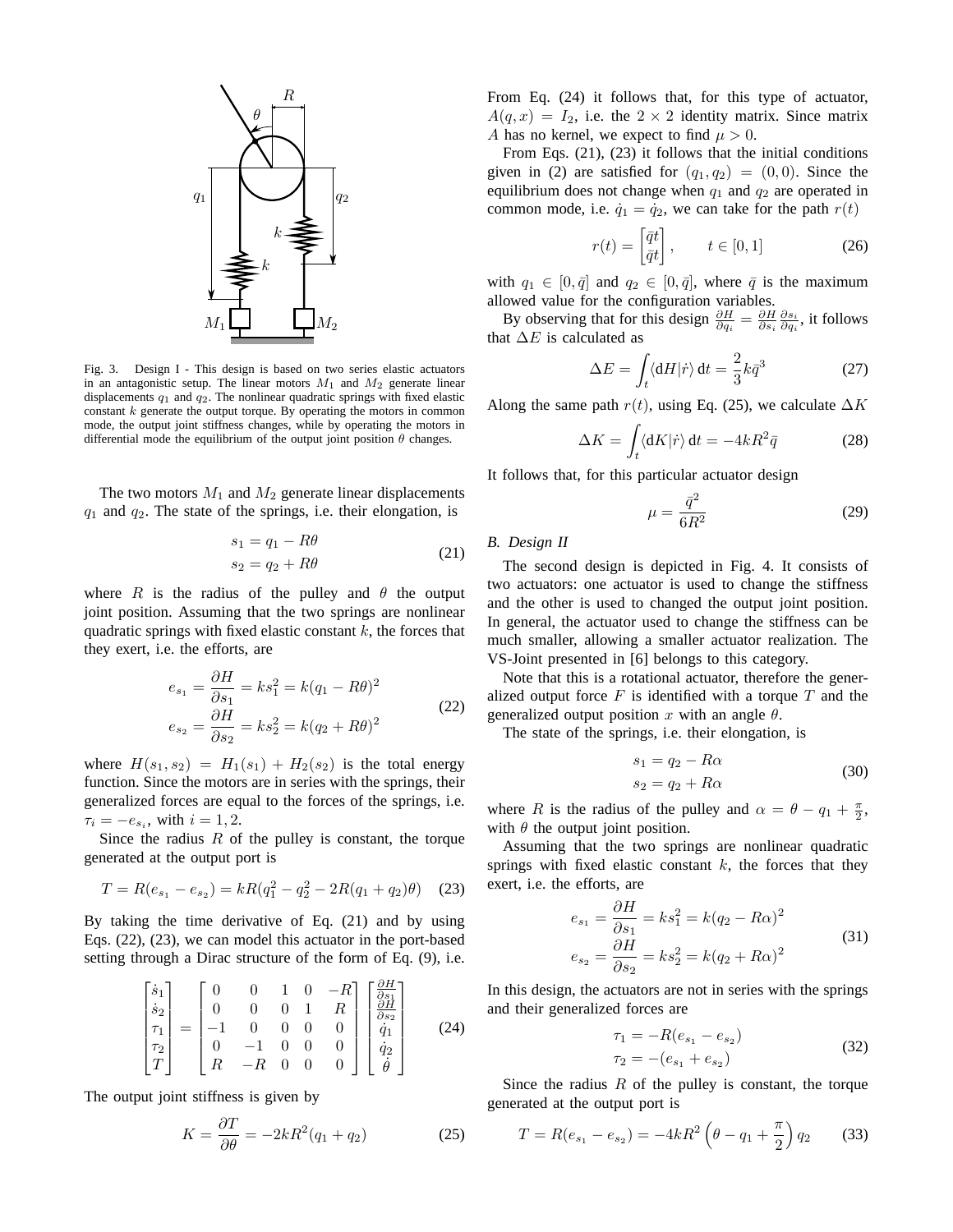

Fig. 4. Design II - In this design, the change of the stiffness and the output joint position  $\theta$  is decoupled. The linear motor  $M_2$  generates a linear displacement q2 and is used for changing the output joint stiffness. The nonlinear quadratic springs with fixed elastic constant  $k$  generate the output torque. The equilibrium of the output joint position  $\theta$  is determined by  $q_1$ . Note that the end effector can rotate independently from the pulley.

By taking the time derivative of Eq. (30) and by using Eqs. (32), (33), we can model this actuator in the port-based setting through a Dirac structure of the form of Eq. (9), i.e.

$$
\begin{bmatrix} \dot{s}_1 \\ \dot{s}_2 \\ \tau_1 \\ \tau_2 \\ T \end{bmatrix} = \begin{bmatrix} 0 & 0 & R & 1 & -R \\ 0 & 0 & -R & 1 & R \\ -R & R & 0 & 0 & 0 \\ -1 & -1 & 0 & 0 & 0 \\ R & -R & 0 & 0 & 0 \end{bmatrix} \begin{bmatrix} \frac{\partial H}{\partial s_1} \\ \frac{\partial H}{\partial s_2} \\ \dot{q}_1 \\ \dot{q}_2 \\ \dot{\theta} \end{bmatrix}
$$
(34)

The output joint stiffness is given by

$$
K = \frac{\partial T}{\partial \theta} = -4kR^2q_2 \tag{35}
$$

From Eq. (34), it follows that, for this type of actuator, the matrix  $A(q, x)$  has full rank and, thus, it has no kernel and we expect to find  $\mu > 0$ .

From Eqs. (30), (33), it follows that the initial conditions given in Eq. (2) are satisfied for  $(q_1, q_2) = (\frac{\pi}{2}, 0)$ . In order to keep the equilibrium, only  $q_2$  is allowed to change, therefore  $r(t)$  is given by

$$
r(t) = \begin{bmatrix} \frac{\pi}{2} \\ \frac{\pi}{4} \end{bmatrix}, \qquad t \in [0, 1]
$$
 (36)

with  $q_2 \in [0, \bar{q}]$ , where  $\bar{q}$  is the maximum allowed value for this configuration variable. Then,  $\Delta E$  and  $\Delta K$  are calculated as

$$
\Delta E = \frac{2}{3}k\bar{q}^3\tag{37}
$$

$$
\Delta K = -4kR^2 \bar{q} \tag{38}
$$

For this design we therefore also obtain

$$
\mu = \frac{\bar{q}^2}{6R^2} \tag{39}
$$

*C. Design III*

The third design is a conceptual actuator, extensively described in [9] and depicted in Fig. 5. The design is based on the insights gained from the analysis in Sec. III. In



Fig. 5. Design III - This design is based on a lever arm with variable effective length. The effective length of the lever is determined by the linear motor  $q_1$  and determines how the stiffness of the linear spring with fixed stiffness  $k$  is felt at the output. The degree of freedom given by the linear motor  $q_2$  controls the equilibrium of the output joint position  $x$ .

particular, a decoupling of position and stiffness control is achieved on a mechanical level, so that Eq. (12) is satisfied. The mechanism relies on a lever arm with variable effective length. This effective length depends only on the degree of freedom given by the linear motor  $q_1$  and determines how the stiffness of the linear spring is felt at the output. Note that  $0 < q_1 \leq \ell$ , since  $q_1 = 0$  is a singular configuration. The degree of freedom given by the linear motor  $q_2$  controls the output.

For simplicity, we assume that the lever length  $\ell$  is large compared to the displacement s, and thus that we may assume  $\alpha = 0$ .

The state s of the linear spring is

$$
s = \ell \sin \phi = \ell \frac{x - q_2}{q_1} \tag{40}
$$

The linear spring has fixed elastic constant  $k$  and energy function  $H(s) = \frac{1}{2}ks^2$ . The force exerted by the spring, i.e. the effort, is

$$
e_s = \frac{\partial H}{\partial s} = ks = k\ell \frac{x - q_2}{q_1} \tag{41}
$$

It has been shown in [9] that the generalized forces  $\tau_1$  and  $\tau_2$  are

$$
\tau_1 = \frac{\ell}{q_1} \sin(\phi) e_s
$$
  

$$
\tau_2 = \frac{\ell}{q_1} e_s
$$
 (42)

Since the end effector is actuated by  $q_2$ , the output force  $F = -\tau_2$ .

By taking the time derivative of Eq. (40) and by using Eq. (42) we can model this actuator in the port-based setting